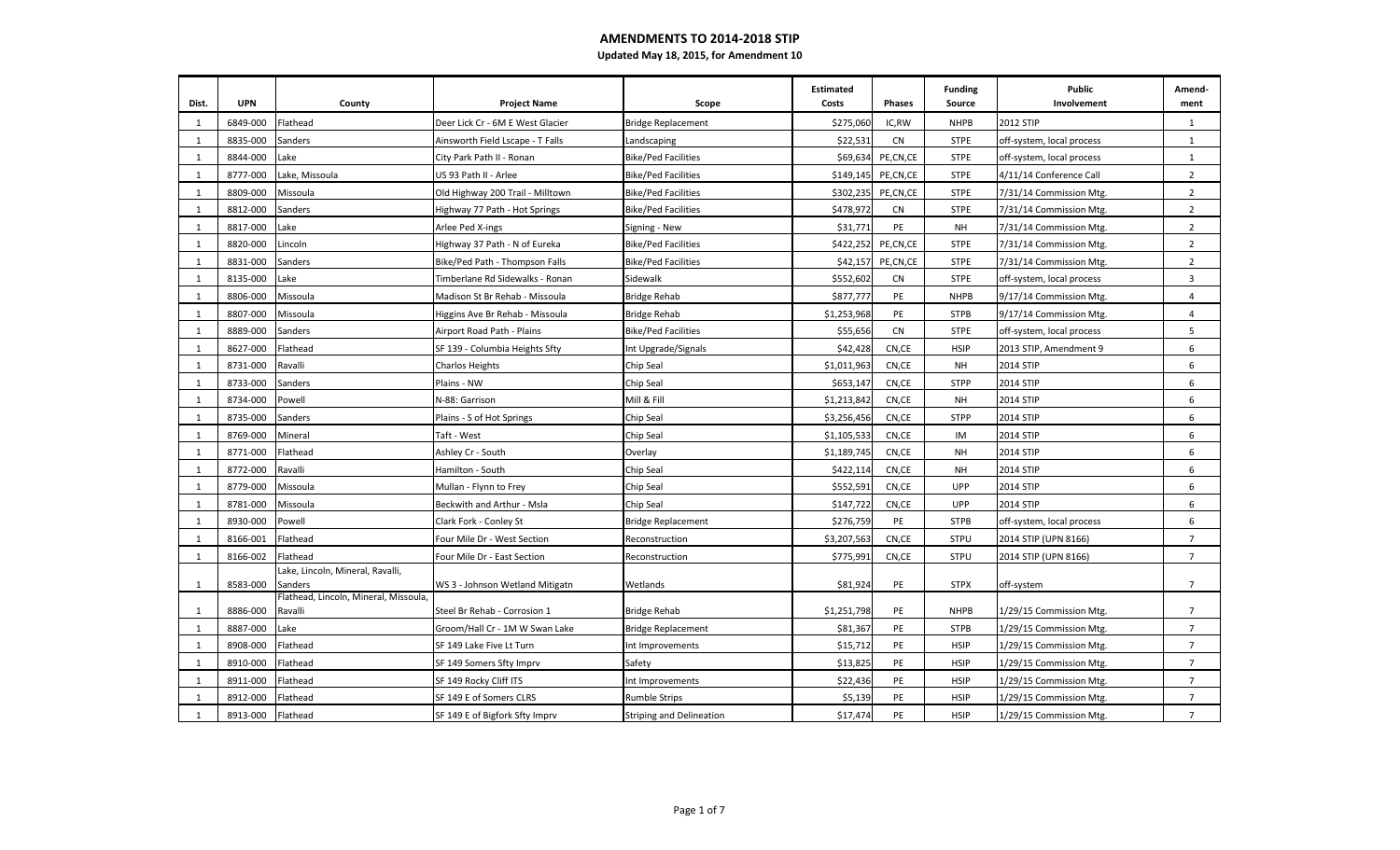| 8914-000 | Ravalli                   | SF 149 S of Stevensvll Sfty Imp  | <b>Median and Shoulders</b>        | \$595,938    | PE        | <b>HSIP</b> | 1/29/15 Commission Mtg.   |    |
|----------|---------------------------|----------------------------------|------------------------------------|--------------|-----------|-------------|---------------------------|----|
| 8915-000 | Sanders                   | SF 149 S of Hot Springs Slp Fl   | <b>Slope Flattening</b>            | \$60,547     | PE        | <b>HSIP</b> | 1/29/15 Commission Mtg.   |    |
| 8916-000 | Flathead                  | SF 149 Foys Lake Signing         | Safety                             | \$1,535      | PE        | <b>HSIP</b> | 1/29/15 Commission Mtg.   |    |
| 8929-000 | Ravalli                   | SF 149 Corvallis Sfty Imprv      | Safety                             | \$9,372      | PE        | <b>HSIP</b> | 1/29/15 Commission Mtg.   |    |
| 8061-000 | Missoula                  | SF 129 - Skd Trtmt E Missoula    | Guardrail, Skid Treat, Bridge Rail | \$43,490     | PE        | <b>HSIP</b> | 3/26/15 Commission Mtg.   | 8  |
| 8782-000 | Ravalli                   | Fairgrounds Bike Ped - Hamilton  | <b>Bike/Ped Facilities</b>         | \$175,699    | CN,CE     | <b>STPE</b> | 2014 STIP                 | 8  |
| 8808-000 | Missoula                  | Airport Rd Trail - Seeley Lake   | <b>Bike/Ped Facilities</b>         | \$110,636    | CN,CE     | <b>STPE</b> | 2013 STIP, Amendment 13   | 8  |
| 8811-000 | Missoula                  | Grant Creek Rd Trail - MslaCo    | <b>Bike/Ped Facilities</b>         | \$288,713    | CN,CE     | <b>STPE</b> | 2013 STIP, Amendment 13   | 8  |
| 8947-000 | Granite, Missoula, Powell | SF 149 - Msla Dist Sfty Imprv    | Safety                             | \$13,864     | PE        | <b>HSIP</b> | 3/26/15 Commission Mtg.   | 8  |
| 8022-000 | Sanders                   | Clark Fork - 1M NW Trout Creek   | Bridge Rehab                       | \$57,496     | <b>RW</b> | <b>STPB</b> | 2014 STIP                 | 9  |
| 8820-000 | Lincoln                   | Highway 37 Path - N of Eureka    | <b>Bike/Ped Facilities</b>         | \$14,549     | IC        | <b>STPE</b> | 2014 STIP, Amendment 2    | 9  |
| 9013-000 | Flathead                  | Whitefish Signal Upgrades        | Int Improvements                   | \$133,906    | OT        | <b>CMDP</b> | N/A                       | 9  |
| 9020-000 | Flathead                  | Swan River - Bridge St (Bigfork) | <b>Miscellaneous</b>               | \$189,747    | <b>OT</b> | <b>STPB</b> | off-system, local process | 10 |
|          |                           |                                  |                                    |              |           |             |                           |    |
|          |                           |                                  | <b>Total District 1</b>            | \$21,574,781 |           |             |                           |    |

| Dist.          | <b>UPN</b> | County                                                                 | <b>Project Name</b>                | Scope                        | Estimated<br>Costs | Phases               | <b>Funding</b><br>Source | Public<br>Involvement     | Amend-<br>ment |
|----------------|------------|------------------------------------------------------------------------|------------------------------------|------------------------------|--------------------|----------------------|--------------------------|---------------------------|----------------|
| 2              | 8829-000   | Gallatin                                                               | SF 149 - Baxter/Love Sfty Impr     | Safety                       | \$349,486          | PE                   | <b>HSIP</b>              | off-system, local process |                |
|                | 8834-000   | Deer Lodge                                                             | Ped Bridge - W of Opportunity      | <b>Bike/Ped Facilities</b>   | \$76,226           | PE,CN,CE             | <b>STPE</b>              | off-system, local process | 1              |
|                | 8846-000   | Meagher                                                                | Landscape II - W Sulphur Springs   | Landscaping                  | \$113,788          | <b>CN</b>            | <b>STPE</b>              | off-system, local process |                |
|                | 8802-000   | Beaverhead, Silver Bow                                                 | MT-43 Bridge Decks                 | <b>Bridge Deck</b>           | \$317,715          | PE                   | <b>STPB</b>              | 7/31/14 Commission Mtg.   | $\overline{2}$ |
| $\overline{2}$ | 8803-000   | Park                                                                   | Br Pres Yellowstone Gardiner       | <b>Bridge Deck</b>           | \$381,258          | PE                   | <b>NHPB</b>              | 7/31/14 Commission Mtg.   | $\overline{2}$ |
|                | 8804-000   | Park                                                                   | Br Pres Flathead Cr - N Wilsall    | <b>Bridge Deck</b>           | \$127,086          | PE                   | <b>STPB</b>              | 7/31/14 Commission Mtg.   | $\overline{2}$ |
| 2              | 8805-000   | Park                                                                   | -90 Yellowstone R Livingston       | <b>Bridge Rehab</b>          | \$88,960           | PE                   | <b>NHPB</b>              | 7/31/14 Commission Mtg.   | $\overline{2}$ |
|                | 8821-000   | <b>Broadwater</b>                                                      | Broadway St Walks - Townsend       | Sidewalk                     | \$136,748          | PE,CN,CE             | <b>STPE</b>              | 7/31/14 Commission Mtg.   | $\overline{2}$ |
|                | 8824-000   | Gallatin                                                               | Yadon Road Path - Manhattan        | <b>Bike/Ped Facilities</b>   |                    | \$73,368 PE, CN, CE  | <b>STPE</b>              | 7/31/14 Commission Mtg.   | $\overline{2}$ |
| $\overline{2}$ | 8826-000   | Gallatin                                                               | West Side Path - Three Forks       | <b>Bike/Ped Facilities</b>   |                    | \$118,539 PE, CN, CE | <b>STPE</b>              | 7/31/14 Commission Meg.   | $\overline{2}$ |
|                | 8830-000   | Gallatin                                                               | Bike/Ped - Bozeman                 | <b>Bike/Ped Facilities</b>   |                    | \$261,419 PE,CN,CE   | <b>STPE</b>              | 7/31/14 Commission Mtg.   | $\overline{2}$ |
|                | 8832-000   | <b>Silver Bow</b>                                                      | Bike Lanes - Butte                 | <b>Bike/Ped Facilities</b>   | \$152,346          | CN,CE                | <b>STPE</b>              | 7/31/14 Commission Mtg.   | $\overline{2}$ |
| $\overline{2}$ | 8833-000   | <b>Silver Bow</b>                                                      | Landscaping - Butte                | Landscaping                  |                    | \$155,494 PE,CN,CE   | <b>STPE</b>              | 7/31/14 Commission Mtg.   | $\overline{2}$ |
|                | 8850-000   | Gallatin                                                               | NP Depot Rehab - Three Forks       | <b>Historic Preservation</b> |                    | \$113,791 PE,CN,CE   | <b>STPE</b>              | off-system, local process | $\overline{2}$ |
| $\overline{2}$ | 8036-012   | Gallatin                                                               | N 7th Avenue Signals - Bozeman     | Int Improvements             | \$37,619           | <b>OT</b>            | <b>CMDP</b>              | 9/27/12 Commission Mtg.   | 3              |
| $\overline{2}$ | 8036-014   | Gallatin                                                               | Main Street Signals - Bozeman      | Int Improvements             | \$313,492          | OT                   | <b>CMDP</b>              | 9/27/12 Commission Mtg.   | 3              |
|                | 8868-000   | Beaverhead                                                             | Landscaping II - Dillon            | Landscaping                  | \$80,398           | PE,CN                | <b>STPE</b>              | off-system, local process | 3              |
| $\overline{2}$ | 8872-000   | Deer Lodge                                                             | Copper Sands Rd Path - Anaconda    | <b>Bike/Ped Facilities</b>   | \$49,788           | PE,CN,CE             | <b>STPE</b>              | off-system, local process | $\overline{3}$ |
| $\overline{2}$ | 8873-000   | Gallatin                                                               | Gallatin RV - 2M N Gallatin Gate   | <b>Bridge Replacement</b>    | \$376,190          | PE                   | <b>STPB</b>              | off-system, local process | 3              |
| $\overline{2}$ | 8103-001   | Jefferson                                                              | Elk Park - Bernice                 | Mill & Fill                  | \$8,973,764        | CN,CE                | IM                       | 2014 STIP (UPN 8301-000)  | $\overline{4}$ |
| 2, 3           |            | all of D-2 (except Meagher Cnty) plus<br>8865-000 Lewis & Clark in D-3 | SF 149 - Clrs Sfty Impv Dist 2 & 3 | <b>Rumble Strips</b>         | \$311,411          | PE                   | <b>HSIP</b>              | 9/17/14 Commission Mtg.   |                |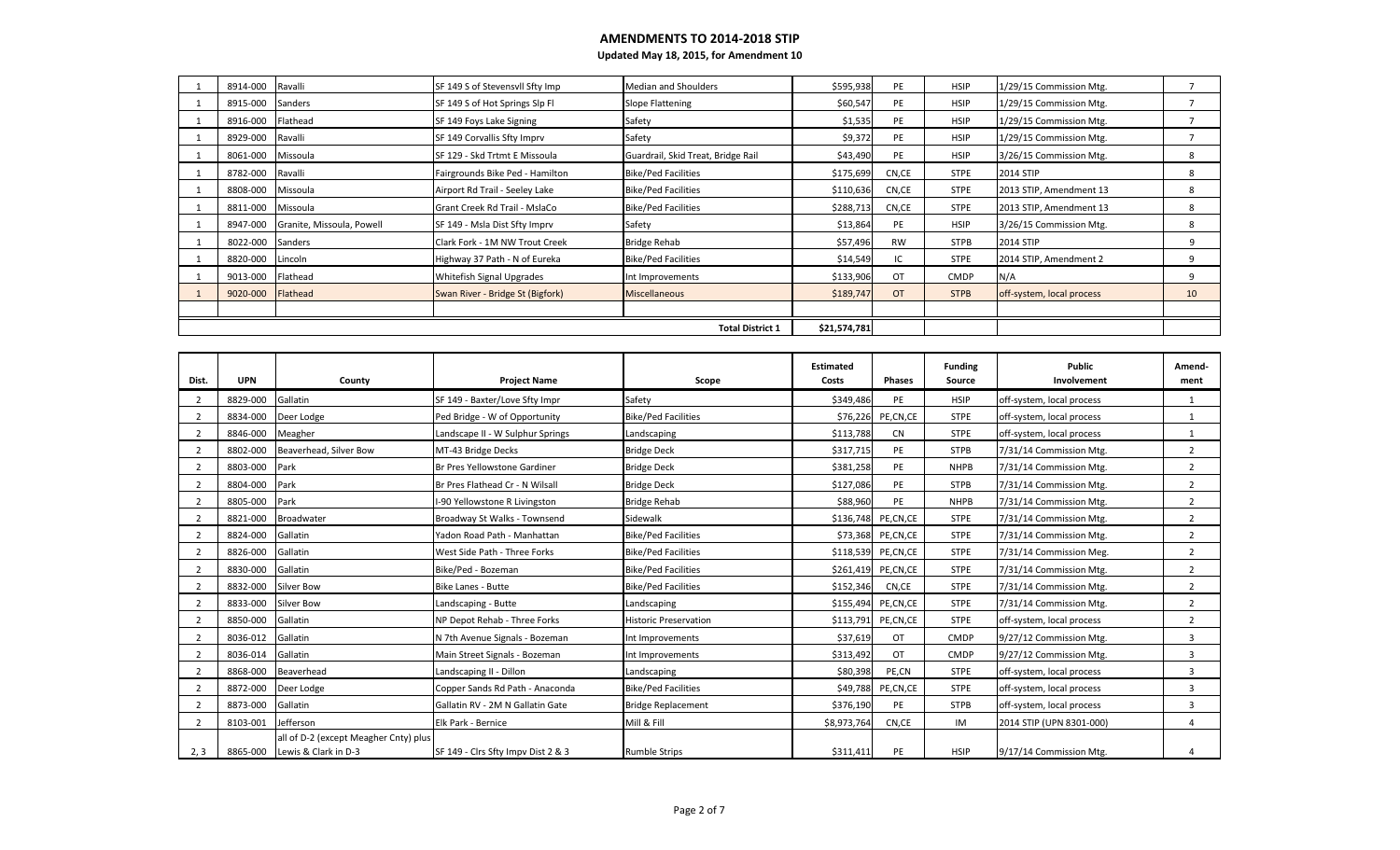| 8033-000 | Gallatin              | SF 129 - SB Rt Turn Patterson   | Int Improvements                   | \$68,790     | <b>RW</b> | <b>HSIP</b> | 2014 STIP (CE, CN, IC)              | 5              |
|----------|-----------------------|---------------------------------|------------------------------------|--------------|-----------|-------------|-------------------------------------|----------------|
| 8615-000 | Gallatin, Park        | SF 139 - Sfty Imprv Electr      | Signing - New                      | \$61,895     | CN,CE     | <b>HSIP</b> | 2013 STIP, Amendment 9              | 6              |
| 8616-000 | Beaverhead            | SF 139 - Dillon Sfty Imprv      | Signing - New                      | \$88,898     | CN,CE     | <b>HSIP</b> | 2013 STIP, Amendment 9              | 6              |
| 8755-000 | Jefferson             | Cardwell - East                 | Chip Seal                          | \$2,931,080  | CN,CE     | IM          | <b>2014 STIP</b>                    | 6              |
| 8759-002 | Beaverhead            | <b>Trail Creek Structures</b>   | <b>Bridge Replacement</b>          | \$4,756,110  | CN,CE     | <b>STPP</b> | 2014 STIP (UPN 8759-000)            | 6              |
| 8787-000 | Beaverhead            | Badger Pass - East              | Mill & Fill                        | \$2,083,731  | CN,CE     | <b>STPS</b> | <b>2014 STIP</b>                    | 6              |
| 8931-000 | Gallatin              | Kagy Blvd - S 19th to Willson   | Rehab - Major                      | \$628,999    | PE        | <b>STPU</b> | local process & 12/23/14 Conf. Call | 6              |
| 8689-000 | Gallatin              | Durston Road Sidewalk - Bozeman | Sidewalk                           | \$96,716     | CN,CE     | TA          | 2014 STIP                           | $\overline{7}$ |
| 8917-000 | Gallatin, Madison     | SF 149 Bozeman Sfty Imprv       | Safety                             | \$21,549     | PE        | <b>HSIP</b> | 1/29/15 Commission Mtg.             |                |
| 8927-000 | Broadwater            | SF 149 N-8 Shld Wdng            | <b>Median and Shoulders</b>        | \$126,712    | PE        | <b>HSIP</b> | 1/29/15 Commission Mtg.             | $\overline{ }$ |
| 8928-000 | Silver Bow            | SF 149 Butte Sfty Imprv         | Guardrail, Skid Treat, Bridge Rail | \$13,907     | PE        | <b>HSIP</b> | 1/29/15 Commission Mtg.             |                |
| 8655-000 | Gallatin              | Sidewalks II - Belgrade         | Sidewalk                           | \$256,543    | CN,CE     | <b>STPE</b> | 2013 STIP, Amendment 9              | 8              |
| 8664-000 | Park                  | Bike/Ped Path - S of Livingston | <b>Bike/Ped Facilities</b>         | \$14,243     | <b>CN</b> | <b>STPE</b> | 2013 STIP, Amendment 9              | 8              |
| 8944-000 | Jefferson, Silver Bow | SF 149 - Butte Interstate Sfty  | Safety                             | \$9,201      | PE        | <b>HSIP</b> | 3/26/15 Commission Mtg.             | 8              |
| 8945-000 | Gallatin              | SF 149 - Manhattan Sfty Imprv   | Safety                             | \$5,382      | PE        | <b>HSIP</b> | 3/26/15 Commission Mtg.             | 8              |
| 8953-000 | Gallatin              | Cougar Cr - 7M N W Yellowstone  | <b>Bridge Replacement</b>          | \$403,687    | PE        | <b>NHPB</b> | 2011 STIP (UPN 6852-000)            | 8              |
| 9014-000 | Gallatin              | Huffine - Jackrabbit Signals    | Int Improvements                   | \$50,531     | OT        | <b>CMDP</b> | N/A                                 | 9              |
|          |                       |                                 |                                    |              |           |             |                                     |                |
|          |                       |                                 | <b>Total District 2</b>            | \$24,226,860 |           |             |                                     |                |

| Dist. | <b>UPN</b> | County                 | <b>Project Name</b>              | Scope                        | Estimated<br>Costs | <b>Phases</b>        | <b>Funding</b><br>Source | Public<br>Involvement     | Amend-<br>ment          |
|-------|------------|------------------------|----------------------------------|------------------------------|--------------------|----------------------|--------------------------|---------------------------|-------------------------|
| -3    | 8815-000   | <b>Hill</b>            | Veterans Park Rd Path - Rocky B  | Sidewalk                     |                    | \$44,833 PE, CN, CE  | <b>STPE</b>              | off-system, local process |                         |
| 3     | 8819-000   | Teton                  | Main St Sidewalks - Dutton       | Sidewalk                     | \$63,322           | PE,CN,CE             | <b>STPE</b>              | 7/31/14 Commission Mtg.   | $\overline{2}$          |
| 3     | 8848-000   | Pondera                | Transport Museum - Conrad        | Rehab                        | \$12,605           | <b>CN</b>            | <b>STPE</b>              | off-system, local process | $\overline{2}$          |
|       | 8853-000   | Teton                  | Big Coulee - 5M SW Fairfield     | <b>Bridge Replacement</b>    | \$114,377          | PE                   | <b>STPB</b>              | off-system, local process | $\overline{2}$          |
| 3     | 8854-000   | Chouteau               | Johannes Ave Walks - Big Sandy   | Sidewalk                     | \$32,738           | PE,CN,CE             | <b>STPE</b>              | off-system, local process | $\overline{2}$          |
|       | 8855-000   | Liberty                | Transit Shelter - Chester        | Miscellaneous                |                    | \$49,109 PE, CN, CE  | <b>STPE</b>              | off-system, local process | $\overline{2}$          |
|       | 8858-000   | Glacier                | A. J. School Path - Cut Bank     | <b>Bike/Ped Facilities</b>   | \$51,000           | PE,CN,CE             | <b>STPE</b>              | off-system, local process | $\overline{2}$          |
| -3    | 8863-000   | <b>Hill</b>            | Sidewalks - S of Havre           | Sidewalk                     | \$97,944           | PE,CN,CE             | <b>STPE</b>              | off-system, local process | $\overline{2}$          |
| -3    | 8864-000   | Pondera                | Canal - 3 Miles W of Valier      | <b>Bridge Replacement</b>    | \$95,330           | PE                   | <b>STPB</b>              | off-system, local process | $\overline{2}$          |
|       | 8866-000   | Pondera                | No Name Ditch Br - 4M SE Valier  | <b>Bridge Replacement</b>    | \$95,330           | PE                   | <b>STPB</b>              | off-system, local process | $\overline{2}$          |
| 3     | 8867-000   | Lewis & Clark          | Joslyn St Path - Helena          | <b>Bike/Ped Facilities</b>   | \$233,769          | PE,CN,CE             | <b>STPE</b>              | off-system, local process | $\overline{2}$          |
|       | 8871-000   | Glacier                | Memorial Lscape - Browning       | Landscaping                  |                    | \$93,570 PE, CN, CE  | <b>STPE</b>              | off-system, local process | $\overline{\mathbf{3}}$ |
|       | 8878-000   | Cascade                | West Bank Park ADA - Great Falls | <b>Bike/Ped Facilities</b>   |                    | \$169,835 PE, CN, CE | <b>STPE</b>              | off-system, local process | 3                       |
|       | 8879-000   | Cascade                | River Drive Overlook - GTF       | Miscellaneous                |                    | \$87,304 PE, CN, CE  | <b>STPE</b>              | off-system, local process | $\overline{3}$          |
| 3     | 8880-000   | Chouteau               | Visitor Center - Fort Benton     | <b>Historic Preservation</b> | \$14,238           | PE,CN,CE             | <b>STPE</b>              | off-system, local process | 3                       |
| -3    | 8881-000   | Chouteau               | Bike/Ped Trail - Fort Benton     | <b>Bike/Ped Facilities</b>   | \$30,136           | <b>CN</b>            | <b>STPE</b>              | off-system, local process | 3                       |
|       | 4051-003   | Teton                  | Pendoy - N & S                   | Reconstruction               | \$10,085,615       | CN,CE                | <b>STPP</b>              | 2013 STIP                 | $\overline{a}$          |
| 3     | 7619-001   | Lewis & Clark          | D3 Rock Fall Mitigation (Ph 1)   | <b>Rock Scaling</b>          | \$10,043,317       | CN,CE                | IM                       | 2014 STIP (UPN 7619-000)  | $\overline{a}$          |
|       | 8885-000   | Toole                  | Shelby Stormwater Improvements   | <b>Miscellaneous</b>         | \$277,902          | OT                   | <b>STPX</b>              | local process             | $\Delta$                |
|       |            | 8044-000 Lewis & Clark | SF 129 - Recon Int Helena        | Int Improvements             | \$22,256           | <b>RW</b>            | <b>HSIP</b>              | 2014 STIP (CE & CN)       | 5                       |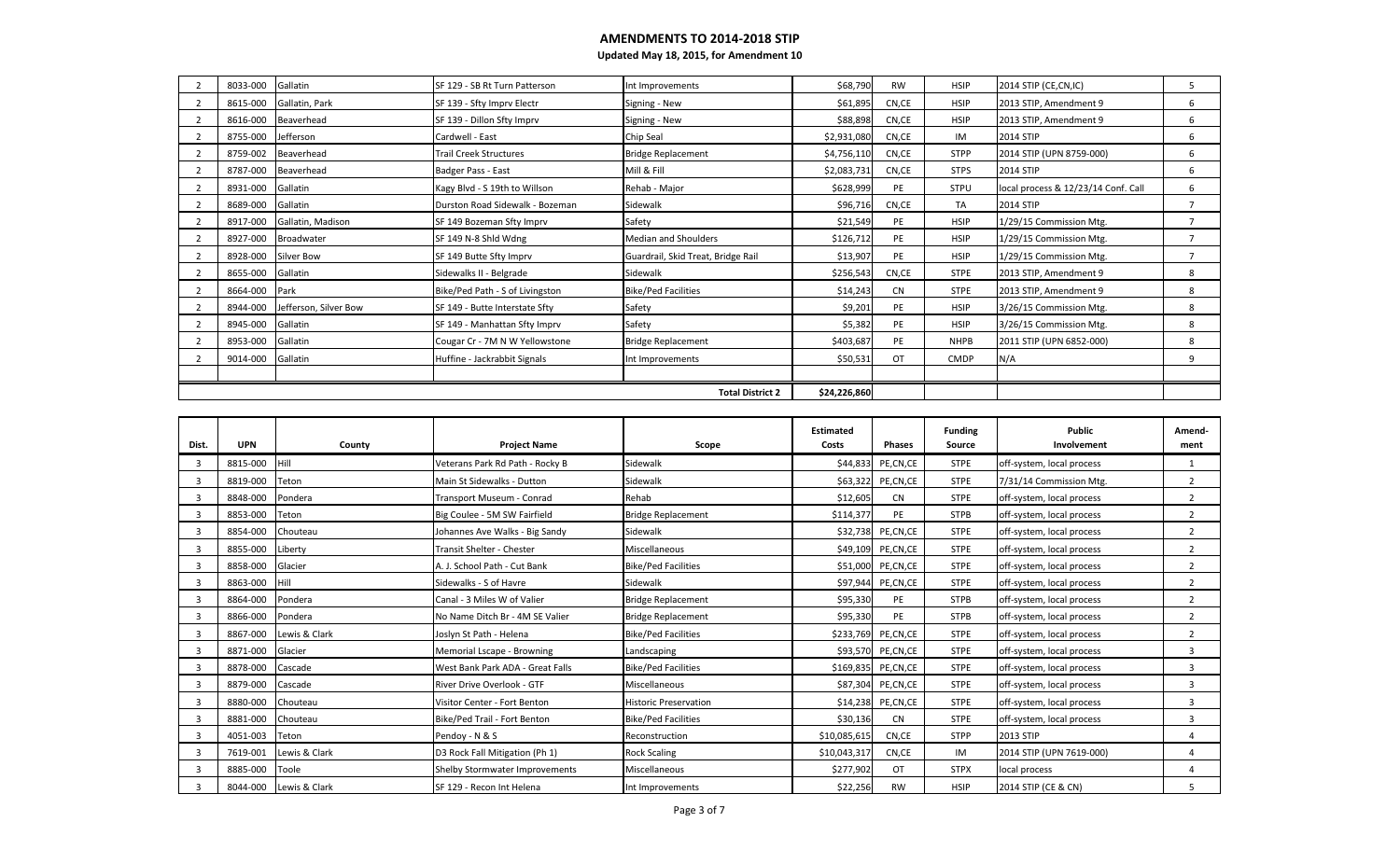| $\overline{3}$          | 8890-000 | Lewis & Clark   | Gallatin Avenue Walks - Helena   | <b>Bike/Ped Facilities</b>         | \$44,433     | PE,CN,CE  | <b>STPE</b> | off-system, local process | 5              |
|-------------------------|----------|-----------------|----------------------------------|------------------------------------|--------------|-----------|-------------|---------------------------|----------------|
| $\overline{3}$          | 8891-000 | Lewis & Clark   | School Sidewalks - Helena        | <b>Bike/Ped Facilities</b>         | \$140,308    | PE,CN,CE  | <b>STPE</b> | off-system, local process | 5              |
| $\mathbf{3}$            | 8892-000 | Lewis & Clark   | Le Grande Cannon Path 2 - Helena | <b>Bike/Ped Facilities</b>         | \$78,362     | PE,CN,CE  | <b>STPE</b> | off-system, local process | 5              |
| 3                       | 8893-000 | Lewis & Clark   | 18th Street Bike/Ped - Helena    | <b>Bike/Ped Facilities</b>         | \$30,395     | <b>CN</b> | <b>STPE</b> | off-system, local process | 5              |
| $\overline{3}$          | 6862-000 | Cascade         | Sun River Connector Trail - GTF  | <b>Bike/Ped Facilities</b>         | \$2,317,346  | IC,CN,CE  | CM          | 2012 STIP                 | 6              |
| $\overline{3}$          | 8587-000 | Cascade         | 25th Ave NE - GTF                | Mill & Fill                        | \$27,820     | IC        | <b>UPP</b>  | 2014 STIP                 | 6              |
| 3                       | 8588-000 | Cascade         | 8th Ave N - 6th to 15th - GTF    | Mill & Fill                        | \$27,820     | IC        | UPP         | 2014 STIP                 | 6              |
| 3                       | 8740-000 | Lewis & Clark   | Rogers Pass - N & S              | Chip Seal                          | \$475,060    | CN,CE     | <b>NH</b>   | <b>2014 STIP</b>          | 6              |
| $\overline{3}$          | 8748-000 | Hill            | Beaver Cr Park - South           | Chip Seal                          | \$499,648    | CN,CE     | <b>STPS</b> | 2014 STIP                 | 6              |
| $\overline{3}$          | 8749-000 | Hill            | North of Havre - North           | Chip Seal                          | \$608,658    | CN,CE     | <b>STPS</b> | 2014 STIP                 | 6              |
| 3                       | 8750-000 | Lewis & Clark   | Flesher Pass - North             | Chip Seal                          | \$433,492    | CN,CE     | <b>STPS</b> | <b>2014 STIP</b>          | 6              |
| $\overline{3}$          | 7624-000 | Glacier         | Cut Bank Urban                   | Reconstruction                     | \$77,889     | <b>RW</b> | MT-NH       | <b>2014 STIP</b>          | $\overline{7}$ |
| $\overline{3}$          | 8697-000 | Chouteau        | S-228 Path - Highwood            | <b>Bike/Ped Facilities</b>         | \$179,817    | CN,CE     | TA-STPE     | <b>2014 STIP</b>          | $\overline{7}$ |
| $\overline{3}$          | 8918-000 | Blaine          | SF 149 Lohman Slp Fltn           | <b>Slope Flattening</b>            | \$43,338     | PE        | <b>HSIP</b> | 1/29/15 Commission Mtg.   | $\overline{7}$ |
| 3                       | 8919-000 | Blaine, Hill    | SF 149 Havre East Clrs           | <b>Rumble Strips</b>               | \$6,466      | PE        | <b>HSIP</b> | 1/29/15 Commission Mtg.   | $\overline{7}$ |
| $\overline{3}$          | 8920-000 | Lewis and Clark | SF 149 Sfty Imprv N-24           | Guardrail, Skid Treat, Bridge Rail | \$45,150     | PE        | <b>HSIP</b> | 1/29/15 Commission Mtg.   | $\overline{7}$ |
| $\overline{\mathbf{3}}$ | 8921-000 | Cascade         | SF 149 Simms ITS Signing         | Safety                             | \$10,095     | PE        | <b>HSIP</b> | 1/29/15 Commission Mtg.   | $\overline{7}$ |
| $\overline{3}$          | 8922-000 | Chouteau        | SF 149 Ft Benton Sfty Imprv      | Safety                             | \$13,725     | PE        | <b>HSIP</b> | 1/29/15 Commission Mtg.   | $\overline{7}$ |
| 3                       | 8923-000 | Cascade         | SF 149 Stockett Sfty Imprv       | Safety                             | \$42,005     | PE        | <b>HSIP</b> | 1/29/15 Commission Mtg.   | $\overline{7}$ |
| 3                       | 8924-000 | Lewis & Clark   | SF 149 Lincoln Rd CLRS           | <b>Rumble Strips</b>               | \$27,160     | PE        | <b>HSIP</b> | 1/29/15 Commission Mtg.   | $\overline{7}$ |
| $\overline{3}$          | 8925-000 | Lewis & Clark   | SF 149 Helena Sfty Imprv         | <b>Striping and Delineation</b>    | \$10,284     | PE        | <b>HSIP</b> | 1/29/15 Commission Mtg.   | $\overline{7}$ |
| 3                       | 8926-000 | Glacier         | SF 149 Duck Lk Fencing           | Fencing                            | \$99,237     | PE        | <b>HSIP</b> | 1/29/15 Commission Mtg.   | $\overline{7}$ |
| 3                       | 8936-000 | Cascade         | RR Xing - Ulm - Vaughn Rd        | <b>RR Crossing</b>                 | \$367,800    | PE,CN,CE  | RRP-RRS     | off-system, local process | $\overline{7}$ |
| $\overline{3}$          | 7255-000 | Cascade         | Bike Route Signs - Gtf           | <b>Bike/Ped Facilities</b>         | \$26,040     | PE,CN,CE  | <b>STPE</b> | 2014 STIP                 | 8              |
| $\overline{3}$          | 8935-000 | Lewis & Clark   | SF 149 - York Rd Roundabout      | Int Improvements                   | \$346,449    | PE        | <b>HSIP</b> | 3/26/15 Commission Mtg.   | 8              |
| 3                       | 8559-001 | Lewis & Clark   | Lincoln Rd - Montana to I-15     | Int Improvements                   | \$1,391,481  | PE        | <b>CMDP</b> | 2014 STIP (UPN 8559-000)  | 10             |
|                         |          |                 |                                  |                                    |              |           |             |                           |                |
|                         |          |                 |                                  | <b>Total District 3</b>            | \$29,084,808 |           |             |                           |                |

| Dist. | <b>UPN</b>        | County                    | <b>Project Name</b>             | Scope                              | Estimated<br>Costs | Phases              | <b>Funding</b><br>Source | Public<br>Involvement     | Amend-<br>ment |
|-------|-------------------|---------------------------|---------------------------------|------------------------------------|--------------------|---------------------|--------------------------|---------------------------|----------------|
| 4, 5  |                   | 8542-000 Fergus, Phillips | Missouri River Bridge (US-191)  | <b>Bridge Rehab</b>                | \$31,771           | <b>RW</b>           | <b>NHPB</b>              | 2014 STIP (CE & CN)       |                |
|       | 8799-000          | Wibaux                    | Beaver Cr - Wibaux, 1M S Wibaux | <b>Bridge Replacement</b>          | \$571,887          | PE                  | <b>STPB</b>              | 7/31/14 Commission Mtg.   |                |
|       | 8801-000 Dawson   |                           | Coral Cr - 11 M NE Circle       | <b>Bridge Replacement</b>          | \$127,086          | PE                  | <b>STPB</b>              | 7/31/14 Commission Mtg.   |                |
|       | 8825-000          | Dawson                    | MT 200S - Glendive              | Guardrail, Skid Treat, Bridge Rail | \$63,543           | PE                  | NH                       | 7/31/14 Commission Mtg.   |                |
|       | 8827-000 Richland |                           | Sidewalks - Sidney              | Sidewalk                           |                    | \$74,368 PE, CN, CE | <b>STPE</b>              | 7/31/14 Commission Mtg.   |                |
|       | 8851-000 Custer   |                           | Bike Ped Path - Miles City      | <b>Bike/Ped Facilities</b>         |                    | \$75,358 PE, CN, CE | <b>STPE</b>              | off-system, local process |                |
|       | 8852-000 Phillips |                           | Beaver Creek - South of Saco    | <b>Bridge Replacement</b>          | \$127,086          | PE                  | <b>STPB</b>              | off-system, local process |                |
|       | 8857-000 Wibaux   |                           | Landscaping - Wibaux            | Landscaping                        | \$11,969           | CN                  | <b>STPE</b>              | off-system, local process |                |
|       | 8860-000 Daniels  |                           | Landscaping - Scobey            | Landscaping                        | \$12,839           | <b>CN</b>           | <b>STPE</b>              | off-system, local process |                |
|       | 8861-000 Daniels  |                           | Poplar River Br - 2M SW Scoby   | <b>Bridge Replacement</b>          | \$254,213          | PE                  | <b>STPB</b>              | off-system, local process |                |
|       | 8870-000 Rosebud  |                           | Landscaping - Colstrip          | Landscaping                        | \$12,605           | <b>CN</b>           | <b>STPE</b>              | off-system, local process |                |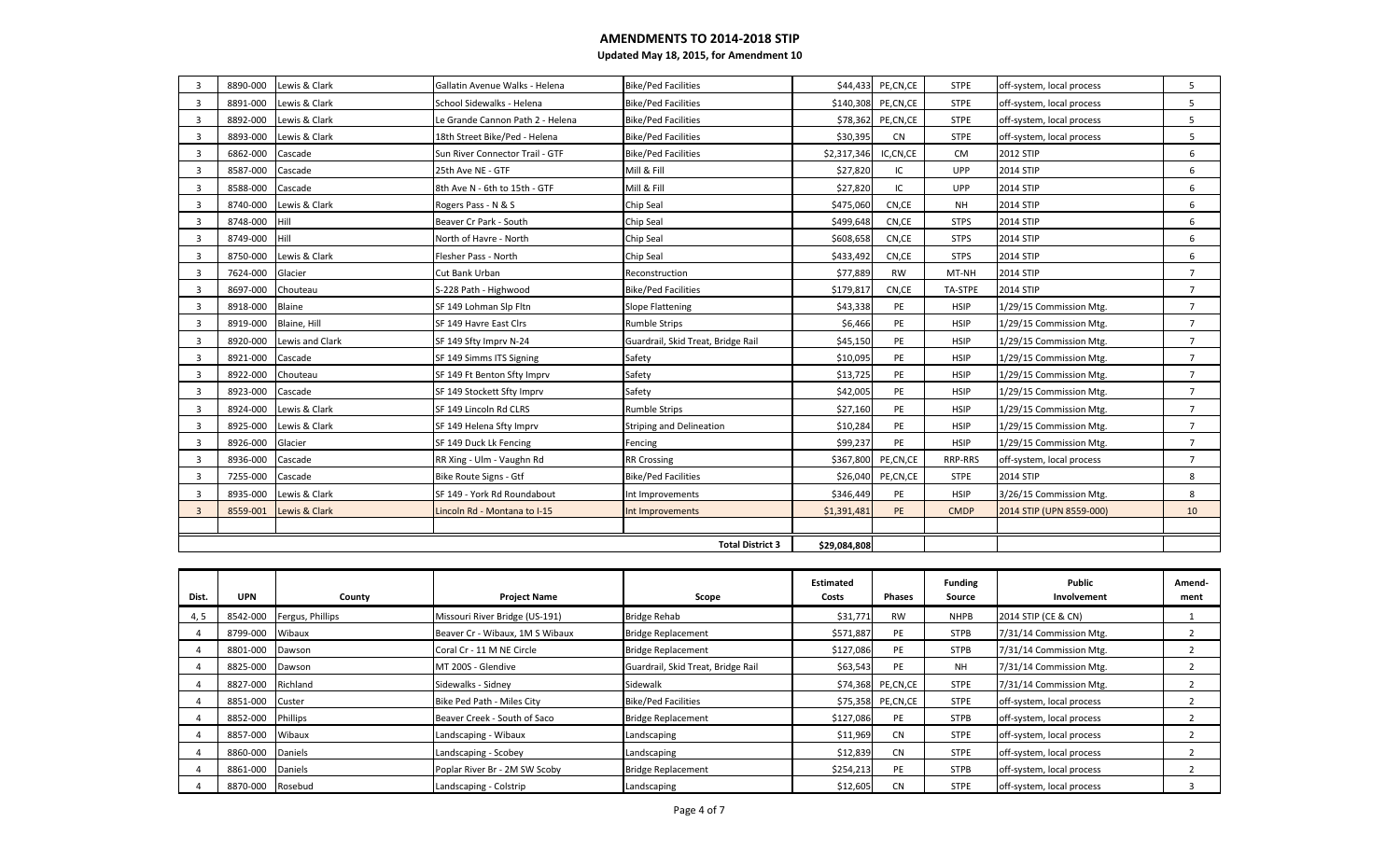| 8876-000 | Rosebud          | Big Porcupine Cr - 14M E Ingomar  | <b>Bridge Replacement</b>          | \$94,048     | PE        | <b>STPB</b> | off-system, local process       | $\overline{3}$ |
|----------|------------------|-----------------------------------|------------------------------------|--------------|-----------|-------------|---------------------------------|----------------|
| 8877-000 | Rosebud          | Hanging Woman Cr - 2M S Birney    | <b>Bridge Replacement</b>          | \$100,317    | PE        | <b>STPB</b> | off-system, local process       | 3              |
| 8856-000 | Dawson           | Jefferson Schl Walks - Glendive   | Sidewalk                           | \$54,672     | PE,CN     | <b>STPE</b> | 9/17/14 Commission Mtg          | 4              |
| 8074-000 | Rosebud          | Butte Creek - E of Rosebud        | <b>Bridge Deck</b>                 | \$8,753      | <b>RW</b> | <b>STPB</b> | 2014 STIP (CE, CN, IC)          | 5              |
| 8874-000 | Custer, Rosebud  | Culverts - East of Rosebud        | Culvert                            | \$62,698     | PE        | IM          | 10/30/14 Commission Mtg         | 5              |
| 8875-000 | Valley           | M Fk Porcupine Ck - 11 M S Opheim | <b>Bridge Replacement</b>          | \$188,095    | PE        | <b>STPB</b> | 10/30/14 Commission Mtg         | 5              |
| 8883-000 | Valley           | Culvert - South of Opheim         | Culvert                            | \$62,590     | PE        | <b>STPP</b> | 10/30/14 Commission Mtg         | 5              |
| 8074-000 | Rosebud          | Butte Creek - E of Rosebud        | <b>Bridge Deck</b>                 | \$54,712     | IC        | <b>STPB</b> | <b>2014 STIP</b>                | 6              |
| 8647-000 | Powder River     | East of Broadus - East            | Overlay                            | \$2,071,064  | CN,CE     | <b>NH</b>   | 2013 STIP, Amendment 9          | 6              |
| 8649-000 | McCone, Valley   | MT 24 - Fort Peck Dam             | Overlay                            | \$2,286,710  | CN,CE     | <b>STPP</b> | 2013 STIP, Amendment 9          | 6              |
| 8651-000 | Roosevelt        | Froid - North & South             | Overlay                            | \$3,329,945  | CN,CE     | <b>NH</b>   | 2013 STIP, Amendment 9          | 6              |
| 8712-000 | Richland         | Jct Sec 261 - East                | Rehab                              | \$2,297,650  | CN,CE     | <b>STPP</b> | <b>2014 STIP</b>                | 6              |
| 8645-000 | Phillips, Valley | D4 Antelope Signing               | Signing - new                      | \$54,944     | CN,CE     | <b>NH</b>   | 2013 STIP, Amendment 9 (PE)     | $\overline{7}$ |
| 8651-000 | Roosevelt        | Froid - North & South             | Overlay                            | \$109,511    | IC        | <b>NH</b>   | 2014 STIP, Amendment 6 (CE, CN) | $\overline{7}$ |
| 8700-000 | Valley           | Fairgrounds Sidewalks - Glasgow   | Sidewalk                           | \$180,153    | CN,CE     | TA          | <b>2014 STIP</b>                | $\overline{7}$ |
| 8899-000 | Rosebud          | SF-149 Forsyth Skid Trtmt         | <b>Bridge Skid Treatment</b>       | \$16,857     | PE        | <b>HSIP</b> | 1/29/15 Commission Mtg.         | $\overline{7}$ |
| 8900-000 | Rosebud          | SF-149 Forsyth Median Barrier     | Guardrail, Skid Treat, Bridge Rail | \$44,030     | PE        | <b>HSIP</b> | 1/29/15 Commission Mtg.         | $\overline{7}$ |
| 8901-000 | Richland         | SF-149 S-201 Sfty Imprv           | <b>Striping and Delineation</b>    | \$9,391      | PE        | <b>HSIP</b> | 1/29/15 Commission Mtg.         | $\overline{7}$ |
| 8933-000 | Richland         | RR Xing - Cnty Rd 123 - Sidney    | <b>RR Crossing</b>                 | \$332,091    | PE,CN,CE  | RRP-RRS     | off-system, local process       | $\overline{7}$ |
| 8934-000 | Dawson           | <b>Glendive Traffic Study</b>     | Study - Corridor/Traffic           | \$94,435     | <b>OT</b> | <b>STPX</b> | N/A - Study                     | $\overline{7}$ |
| 8950-000 | Richland         | RR Xing - 9th St E - Fairview     | <b>RR Crossing</b>                 | \$291,378    | PE,CN,CE  | <b>RRP</b>  | off-system, local process       | $\overline{7}$ |
| 8951-000 | Roosevelt        | RRXing - Star Coulee - Bainville  | <b>RR Crossing</b>                 | \$402,199    | PE,CN,CE  | RRP-RRS     | off-system, local process       | $\overline{7}$ |
| 8604-000 | Fallon           | Landscaping - Baker & Plevna      | Landscaping                        | \$121,216    | CN,CE     | <b>STPE</b> | 2013 STIP, Amendment 9          | 8              |
| 8641-000 | Vallev           | Sidewalks - Valley Co             | Sidewalk                           | \$105,638    | CN,CE     | <b>STPE</b> | 2013 STIP, Amendment 9          | 8              |
| 8767-000 | Roosevelt        | E & D St Sidewalk Ramps - Poplar  | <b>ADA Sidewalk Ramps</b>          | \$102,582    | CN,CE     | <b>STPE</b> | 2013 STIP, Amendment 13         | 8              |
| 8943-000 | Roosevelt        | SF 149 - Wolf Point Sfty Imprv    | Signing - New                      | \$8,445      | PE        | <b>HSIP</b> | 3/26/15 Commission Mtg.         | 8              |
|          |                  |                                   |                                    |              |           |             |                                 |                |
|          |                  |                                   | <b>Total District 4</b>            | \$13,846,849 |           |             |                                 |                |

| Dist. | <b>UPN</b>        | County               | <b>Project Name</b>            | Scope                      | Estimated<br>Costs | <b>Phases</b>        | <b>Funding</b><br>Source | Public<br>Involvement     | Amend-<br>ment |
|-------|-------------------|----------------------|--------------------------------|----------------------------|--------------------|----------------------|--------------------------|---------------------------|----------------|
|       | 4070-002          | Carbon, Yellowstone  | Rockvale - Laurel (2 Lanes)    | Reconstruction             | \$852,482          | IC                   | <b>NH</b>                | 2014 STIP (CE & CN)       |                |
|       |                   | 8718-000 Yellowstone | Airport Rd & Main St - Blgs    | Study - Corridor/Traffic   | \$152,503          | OT                   | <b>CM</b>                | <b>2014 STIP</b>          |                |
|       | 8793-000 Treasure |                      | Sarpy Cr - 5M E of Hysham      | <b>Bridge Replacement</b>  | \$27,501           | IC                   | <b>STPB</b>              | off-system, local process |                |
|       | 8828-000          | Carbon               | Bike Racks - Red Lodge         | <b>Bike/Ped Facilities</b> | \$7,279            | <b>CN</b>            | <b>STPE</b>              | off-system, local process |                |
|       |                   | 8836-000 Yellowstone | Broadwater Schl Lscape - Blgs  | Landscaping                | \$188,795          | <b>CN</b>            | <b>STPE</b>              | off-system, local process |                |
|       |                   | 8837-000 Yellowstone | 19th St W Walks - Billings     | Sidewalk                   |                    | \$130,956 PE,CN,CE   | <b>STPE</b>              | off-system, local process |                |
|       |                   | 8838-000 Yellowstone | Poly Drive Bike/Ped - Billings | <b>Bike/Ped Facilities</b> | \$196,434          | CN,CE                | <b>STPE</b>              | off-system, local process |                |
|       |                   | 8839-000 Yellowstone | 44th St W Walks - Billings     | <b>Bike/Ped Facilities</b> |                    | \$111,312 PE,CN,CE   | <b>STPE</b>              | off-system, local process |                |
|       |                   | 8840-000 Yellowstone | Colton Blvd Path - Billings    | <b>Bike/Ped Facilities</b> | \$128,664          | CN,CE                | <b>STPE</b>              | off-system, local process |                |
|       |                   | 8841-000 Yellowstone | Wicks Ln Path - Billings       | <b>Bike/Ped Facilities</b> |                    | \$278,282 PE,CN,CE   | <b>STPE</b>              | off-system, local process |                |
|       |                   | 8842-000 Yellowstone | Barrett Rd Path - Billings     | <b>Bike/Ped Facilities</b> |                    | \$143,277 PE, CN, CE | <b>STPE</b>              | off-system, local process |                |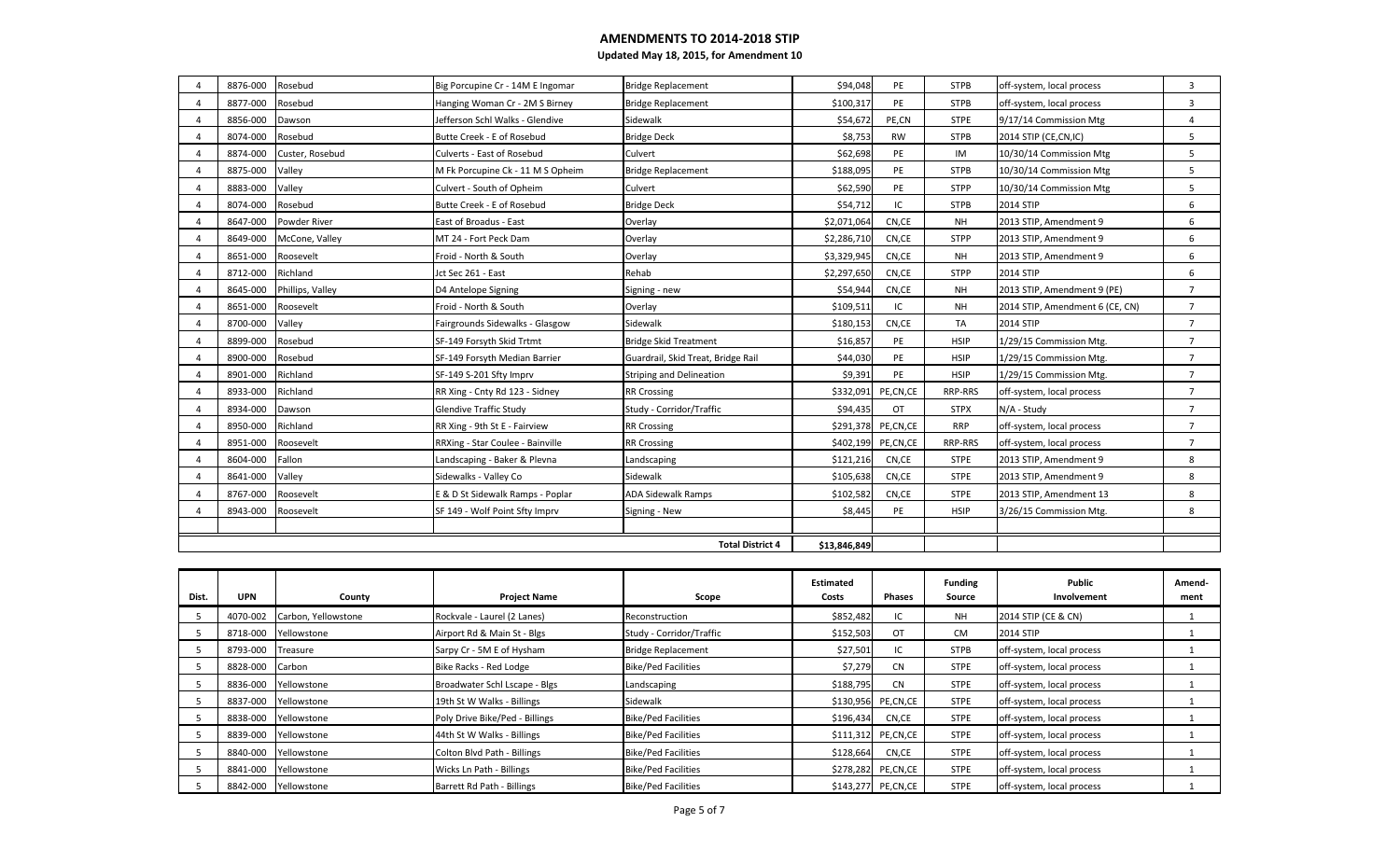| 5    | 8843-000     | Yellowstone                                                                                      | Calhoun Ln Walks - Billings         | Sidewalk                     | \$188,795   | CN        | <b>STPE</b> | off-system, local process    | $\mathbf{1}$   |
|------|--------------|--------------------------------------------------------------------------------------------------|-------------------------------------|------------------------------|-------------|-----------|-------------|------------------------------|----------------|
| -5   | 8845-000     | Carbon                                                                                           | Landscaping II - Roberts            | Landscaping                  | \$30,845    | RW,CN     | <b>STPE</b> | off-system, local process    | $\mathbf{1}$   |
| 5    | 8847-000     | <b>Judith Basin</b>                                                                              | Courthouse Preserv - Stanford       | <b>Historic Preservation</b> | \$47,264    | PE,CN,CE  | <b>STPE</b> | off-system, local process    | $\mathbf{1}$   |
| 5    | 8818-000     | Yellowstone                                                                                      | Sidewalks II - Laurel               | Sidewalk                     | \$99,578    | PE,CN,CE  | <b>STPE</b> | 7/31/14 Commission Mtg.      | $\overline{2}$ |
| 5    | 8822-000     | Yellowstone                                                                                      | Jackson St Walks - Billings         | <b>Bike/Ped Facilities</b>   | \$236,266   | PE,CN,CE  | <b>STPE</b> | 7/31/14 Commission Mtg.      | $\overline{2}$ |
| 5    | 8823-000     | Yellowstone                                                                                      | King Ave Trail - Billings           | <b>Bike/Ped Facilities</b>   | \$83,484    | PE,CN,CE  | <b>STPE</b> | 7/31/14 Commission Mtg.      | $\overline{2}$ |
| 5    | 8859-000     | <b>Big Horn</b>                                                                                  | Welcome Monuments - Hardin          | Landscaping                  | \$34,485    | PE,CN     | <b>STPE</b> | off-system, local process    | $\overline{2}$ |
| 5    | 8862-000     | Carbon                                                                                           | Landscaping - Red Lodge             | Landscaping                  | \$46,57     | <b>CN</b> | <b>STPE</b> | off-system, local process    | $\overline{2}$ |
| 5    | 8036-013     | Yellowstone                                                                                      | S Billings Blvd Signals - Blgs      | Int Improvements             | \$100,317   | OT        | <b>CMDP</b> | 9/27/12 Commission Mtg.      | 3              |
| 5    | 8793-000     | Treasure                                                                                         | Sarpy Cr - 5M E of Hysham           | <b>Bridge Replacement</b>    | \$1,369,535 | CN,CE     | <b>STPB</b> | off-system, local process    | $\overline{3}$ |
| 5    | 8869-000     | Carbon                                                                                           | Five Mile Cr - 1 M NE Edgar         | <b>Bridge Replacement</b>    | \$95,330    | PE        | <b>STPB</b> | off-system, local process    | 3              |
| 5    | 7591-001     | Stillwater                                                                                       | Columbus - West                     | Overlay                      | \$6,654,035 | CN,CE     | IM          | 2014 STIP (UPN 7591-000)     | $\overline{4}$ |
| 5    | 7591-002     | Stillwater, Sweet Grass                                                                          | Big Timber - East                   | Mill & Fill                  | \$10,535,55 | CN,CE     | IM          | 2014 STIP (UPN 7591-000)     | $\overline{4}$ |
| -5   | 4071-001     | Carbon, Stillwater                                                                               | 5 Mi North of Roscoe - North        | Reconstruction               | \$111,35    | IC        | <b>STPP</b> | 2014 STIP                    | $\overline{4}$ |
| 5    | 4064-002     | <b>Big Horn</b>                                                                                  | Hardin North - Whitman Coulee       | Reconstruction               | \$3,125,672 | CN,CE     | <b>STPP</b> | 2014 STIP (UPN 4064-000)     | 6              |
| -5   | 7916-000     | Stillwater                                                                                       | <b>Columbus Sidewalks</b>           | Sidewalk                     | \$27,304    | IC        | <b>STPP</b> | 2014 STIP                    | 6              |
| 5    | 8047-000     | Fergus                                                                                           | SF 129 - Ped Sfty Impr Main St      | <b>ADA Sidewalk Ramps</b>    | \$27,813    | IC        | <b>HSIP</b> | 2014 STIP                    | 6              |
| 5    | $8163 - 000$ | Treasure                                                                                         | Treasure Co Museum - Hysham         | <b>Historic Preservation</b> | \$19,643    | CN        | <b>STPE</b> | off-system, local process    | 6              |
| 5    | 8592-000     | Yellowstone                                                                                      | 1st Ave S - Minn Ave - 13 St - Blgs | Mill & Fill                  | \$27,356    | IC        | <b>UPP</b>  | 2014 STIP                    | 6              |
| 5    | 8593-000     | Yellowstone                                                                                      | 4th Ave N - 13th St to Main - Blg   | Mill & Fill                  | \$27,356    | IC        | <b>UPP</b>  | 2014 STIP                    | 6              |
| -5   | 8720-000     | Musselshell                                                                                      | Roundup - South                     | Mill & Fill                  | \$586,94    | CN,CE     | <b>NH</b>   | 2014 STIP                    | 6              |
| 5    | 4199-000     | Yellowstone                                                                                      | <b>Billings Bypass</b>              | PE and RW Only               | \$7,846,316 | <b>RW</b> | <b>NCPD</b> | <b>Billings TIP</b>          | $\overline{7}$ |
| -5   | 8703-000     | Fergus                                                                                           | City Loop Path - Lewistown          | <b>Bike/Ped Facilities</b>   | \$250,888   | CN,CE     | <b>TA</b>   | 2014 STIP                    | $\overline{7}$ |
| 5    | 8795-000     | Yellowstone                                                                                      | Fly Creek - Pompey's Pillar         | <b>Bridge Replacement</b>    | \$1,966,105 | CN,CE     | <b>STPB</b> | 2013 STIP, Amendment 12 (PE) | $\overline{7}$ |
| -5   | 8902-000     | Musselshell, Petroleum                                                                           | SF-149 Roundup Sfty Imprv           | Safety                       | \$2,818     | PE        | <b>HSIP</b> | 1/29/15 Commission Mtg.      | $\overline{7}$ |
| 5    | 8903-000     | <b>Sweet Grass</b>                                                                               | SF-149 Big Timber Sfty Imprv        | Safety                       | \$3,397     | PE        | <b>HSIP</b> | 1/29/15 Commission Mtg.      | $\overline{7}$ |
| 5    | 8904-000     | Yellowstone                                                                                      | SF-149 Hillcrest Rt Turn            | Int Improvements             | \$30,098    | PE        | <b>HSIP</b> | 1/29/15 Commission Mtg.      | $\overline{7}$ |
| 5    | 8905-000     | Carbon, Yellowstone                                                                              | SF-149 Blgs South Sfty Imprv        | Safety                       | \$18,656    | PE        | <b>HSIP</b> | 1/29/15 Commission Mtg.      | $\overline{7}$ |
|      |              | D-4: Garfield, Phillips<br>D-5: Fergus, Golden Valley, Judith<br>Basin, Mussellshell, Petroleum, |                                     |                              |             |           |             |                              | $\overline{7}$ |
| 4, 5 | 8906-000     | Wheatland, Yellowstone<br>D-4: Rosebud D-5: Big Horn, Carbon,                                    | SF-149 CLRS Billings North          | <b>Rumble Strips</b>         | \$278,508   | PE        | <b>HSIP</b> | 1/29/15 Commission Mtg.      |                |
| 4, 5 | 8907-000     | Stillwater, Yellowstone                                                                          | SF-149 CLRS Billings South          | <b>Rumble Strips</b>         | \$278,508   | PE        | <b>HSIP</b> | 1/29/15 Commission Mtg.      | $\overline{7}$ |
| 5    | 8909-000     | Judith Basin                                                                                     | SF 149 Raynesford Sfty Imprv        | Safety                       | \$11,410    | PE        | <b>HSIP</b> | 1/29/15 Commission Mtg.      | $\overline{7}$ |
| 5    | 8949-000     | Treasure                                                                                         | RR Xing - Buford Rd - Hysham        | <b>RR Crossing</b>           | \$415,811   | PE,CN,CE  | RRP-RRS     | off-system, local process    | $\overline{7}$ |